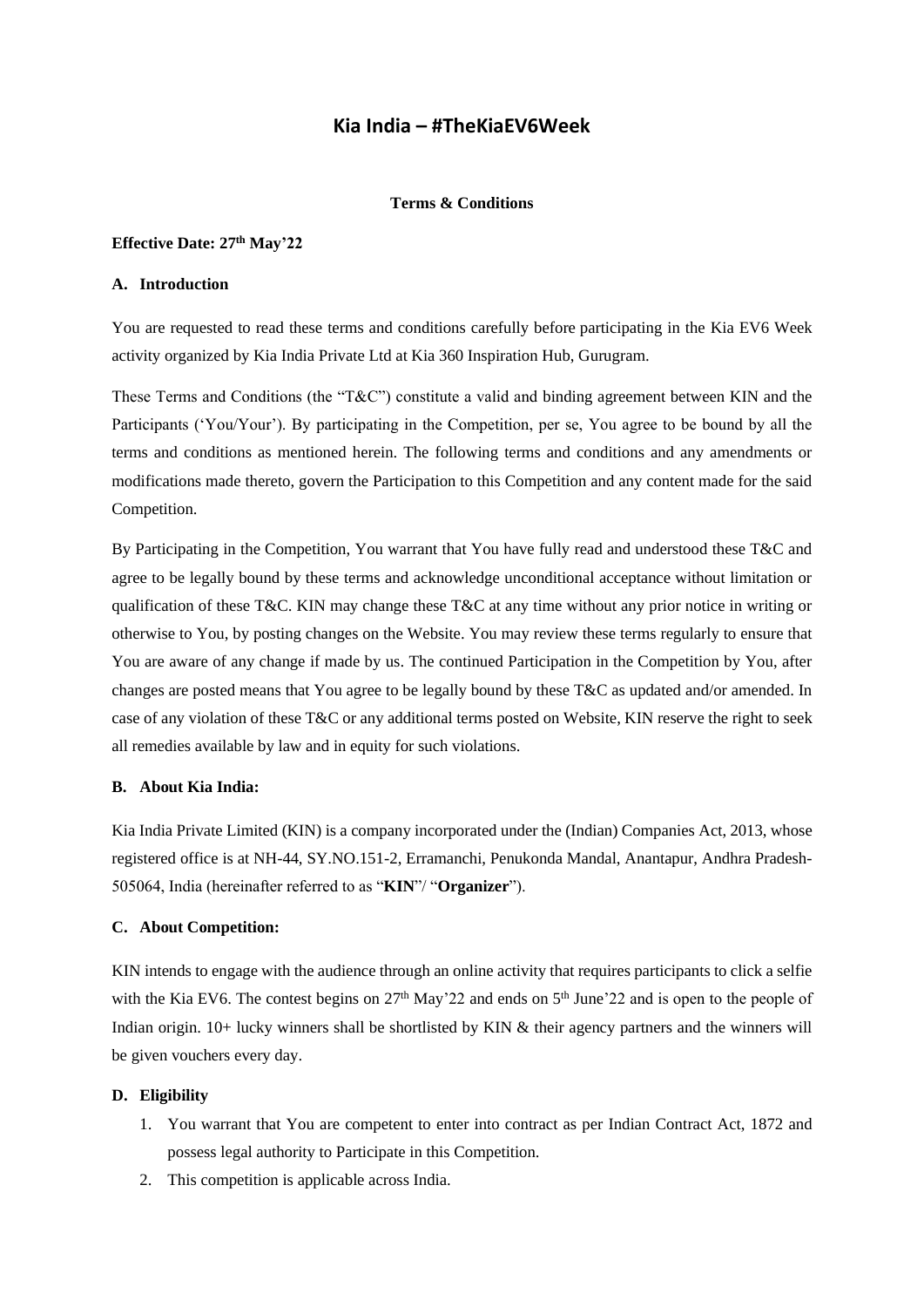- 3. This competition will be open to all citizens of India, with the exception of KIN's employees and their families, KIN's agents, dealers, distributors and other partners (including their employees).
- 4. Winners stand a chance to win online shopping vouchers.

# **E. Terms of Competition:**

- 1. Promotion of this competition is valid throughout India.
- 2. The date of participation in the competition is from  $27<sup>th</sup>$  May'22 to  $5<sup>th</sup>$  June'22.
- 3. For participation, the participant will not have to pay any money or purchase anything.
- 4. The name proposed by the participant can be submitted only once and cannot be changed, modified, removed in any way.
- 5. The activity is open to all Indian citizens above 18 years of age residing in India, except for employees of Kia India Private Limited, including their dealers and marketing subsidiaries.
- 6. The activity is being conducted and promoted under the supervision of a panel of experts drawn from the Organizer and its Marketing Communications partner.
- 7. To participate in the activity, the Participant is required to:
	- 1. Click a selfie with the Kia EV6 and share it on social media by using #TheKiaEV6Week and tag @KiaInd.
	- 2. Follow Kia India on all the social platforms.
	- 3. Make sure that his/her profile is public.
- 8. The submission of the entries to the activity will be accepted from  $27<sup>th</sup>$  May'22 to  $5<sup>th</sup>$  June'22. No entries shall be accepted after 23:59:59 of 5<sup>th</sup> June'22.
- 9. Over a span of 10 days of the activity, a total of  $100+$  winners will be gratified until  $5<sup>th</sup>$  June'22.
- 10. Basis timing and score, 10 winners will be randomly selected from the tagged entries each day.
- 11. The winner will be contacted by the Organizer and will be required to share their details (mobile number, e-mail ID) with ID Proof supporting documents.
- 12. All the participants who have submitted their entries for the competition shall renounce all his/her rights over the entry and assign them irrevocably and unconditionally to the Organizer (KIN).

# **F. Terms for Participation**

- 1. The entry shortlisting is standard for all participants. The process followed by the organizer in this regard is final. The participant cannot insist on checking the selection procedure or through an attorney.
- 2. Prize: The Organizer will give online shopping vouchers to the winner, subject to the terms as set out herein below.
- 3. For Online Shopping Voucher Prize:
	- a. The Organizers will take out winners out of all valid entries using their discretion as claimed above.
	- b. The valid entries received till 11.59:59 P.M of 5<sup>th</sup> June'22 will be considered for the Prize.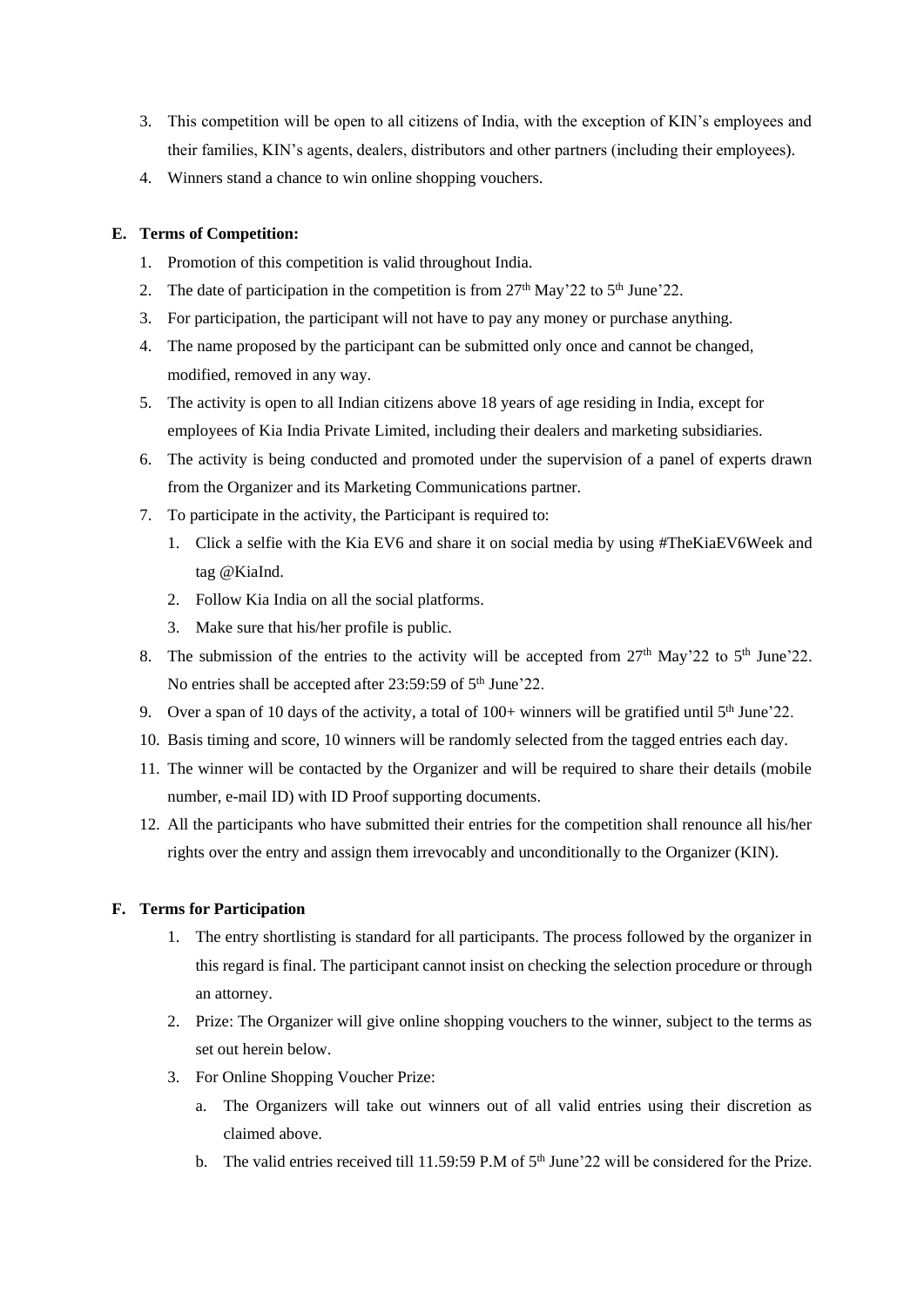- c. The decision of the Organizer shall be final and no further communication will be entertained.
- d. The participants must follow social media norms and be 18 years or above as on  $26<sup>th</sup>$  May 2022.
- e. The employees of Kia India Private Limited, including their dealers and marketing subsidiaries are not permitted to take part in the competition.
- f. In case the participant wishes to contact the Organizer for any reason whatsoever, the contact should only be made with the [kiacare@kiaindia.net.](mailto:kiacare@kiaindia.net) Any attempt to contact any officer of the Organizer or any of the Organizer's agencies/its personnel, would not be entertained and could lead to the claim of the participant being rejected.
- g. All Participants, either directly or indirectly, will waive conditions of DND registration and the Organizer shall not assume any responsibility in this regard. The Participants could also be contacted anytime through voice calls, SMS or email for campaign updates and participation during the duration of the promotion.
- h. Organizer does not guarantee delivery of SMS or emails and are not responsible in case the SMS or emails are not delivered to the specified number due to any reason, including network problem, in case there needs to be a communication.

### **G. Intellectual Property Rights:**

- 1. All rights in and to the Competition and Contents shared for the Competition by You, belongs to the Organizer (KIN) and are protected by the Intellectual Property laws of India.
- 2. The Activity entry shared by You, becomes the property of the Organizer once You submit the Entry. You waive all your rights in favor of the Organizer to the Intellectual Property of the Entry shared.

## **H. Arbitration:**

All questions, differences or disputes arising out of this agreement, or any matter connected thereto arising between the parties or their respective representatives, whether as to construction or otherwise shall be at the first instance resolved by discussion and consent of the parties. Any dispute not resolved by the parties amicably within 30 days of such disputes, shall be referred to arbitration of a sole neutral arbitrator to be appointed to be appointed by the Organizer. The provisions of the Arbitration and Conciliation Act, 1996 or any re-enactment or statutory modification thereof for the time being in force shall be applicable for settlement of the dispute. The decision of the sole neutral arbitrator shall be final and binding on the parties. The venue of arbitration shall be New Delhi and the language of arbitration shall be English.

### **I. Jurisdiction and Governing Laws:**

Subject to the above Clause on Arbitration, the Parties hereto unconditionally and irrevocably agree to submit to the exclusive jurisdiction of the Competent Courts in New Delhi, India.